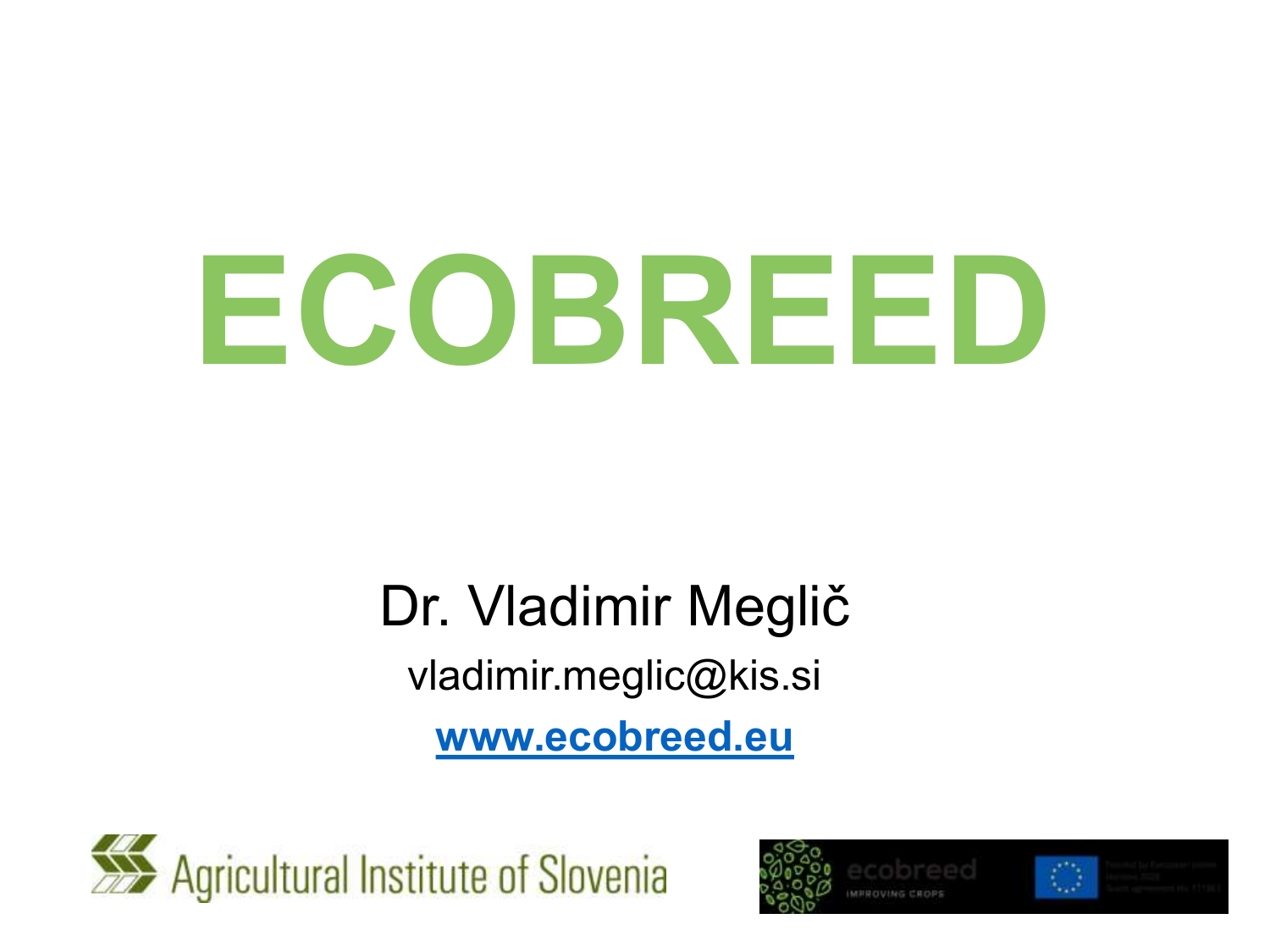#### **ECOBREED: Background**

New REGULATION (EU) 2018/848 OF THE EUROPEAN PARLIAMENT AND OF THE COUNCIL of 30 May 2018 on organic production and labelling of organic products and repealing Council Regulation (EC) No 834/2007

#### **The new organic regulation will apply from 1 January 2021**

The EU organic regulation has a major impact on organic farmers, processors, traders, retailers, certifiers, researchers and consumers.

The organic farming sector in the Union has **developed rapidly** in the past years, in terms not only of the **area used for organic farming** but also of the **number of h**oldings and the overall **number of organic operators** registered in the Union.

Therefore, the **sustainable development of organic production in the Union** should be **based on sound production rules** which are harmonized at Union level and which meet operators' and consumers' expectations regarding the quality of organic products and compliance with the principles and rules laid down in this Regulation.



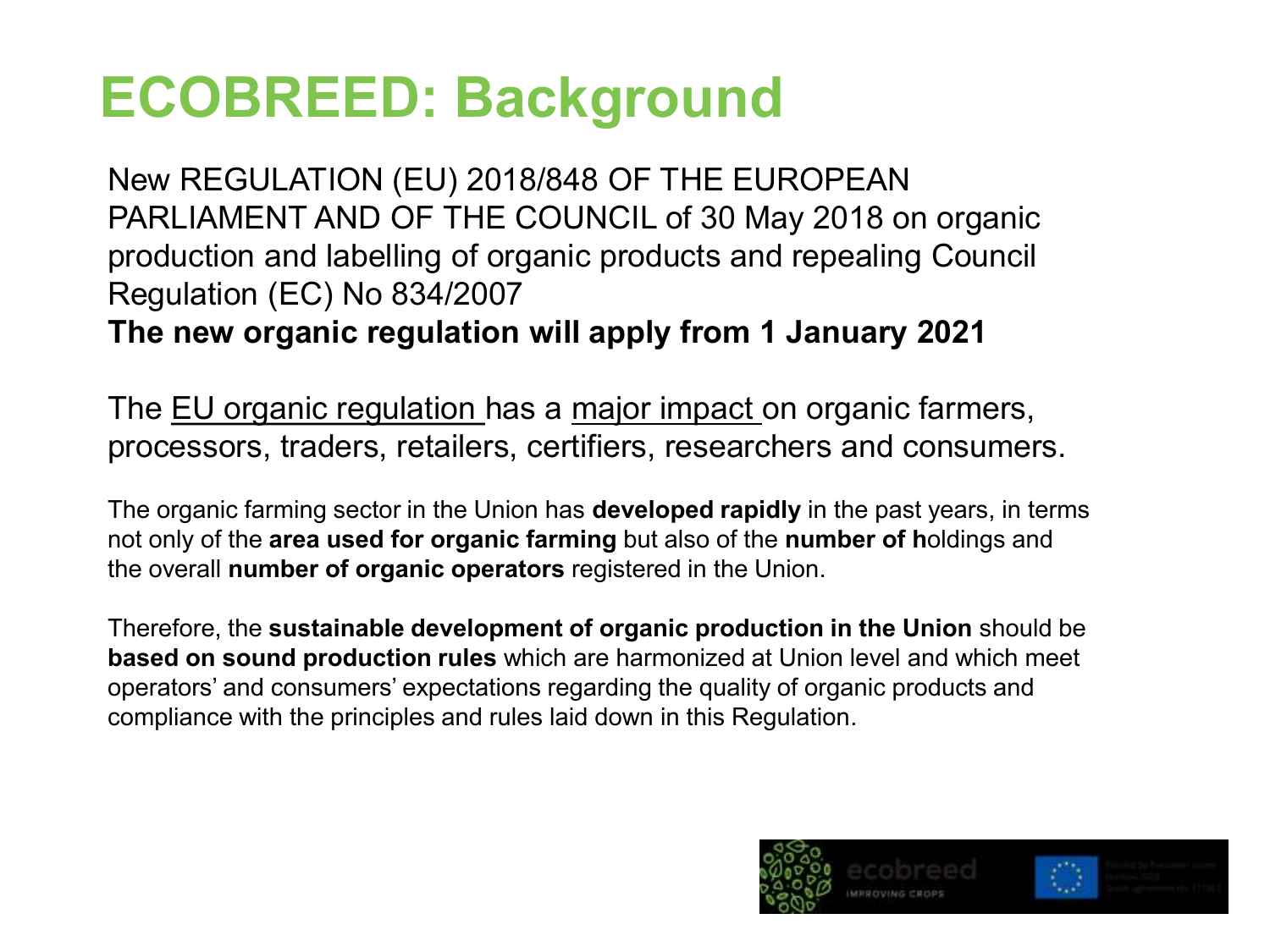### **ECOBREED: Background**

#### New REGULATION (EU) 2018/848 OF THE EUROPEAN PARLIAMENT AND OF THE COUNCIL

This Regulation should provide the **basis for the sustainable development of organic production and its positive effects on the environment**, while ensuring the effective functioning of the internal market in organic products and fair competition, thereby **helping farmers to achieve a fair income**, ensuring consumer confidence, **protecting consumer interest** and encouraging short distribution channels and local production.

Having regard to the particularities of the organic production systems, the **choice of plant varieties should focus on agronomic performance, genetic diversity, disease resistance, longevity, and adaptation to diverse local soil and climate conditions**, and should respect the natural crossing barriers.

**Derogations** that are currently permanent will be **transitional** in the new regulation.



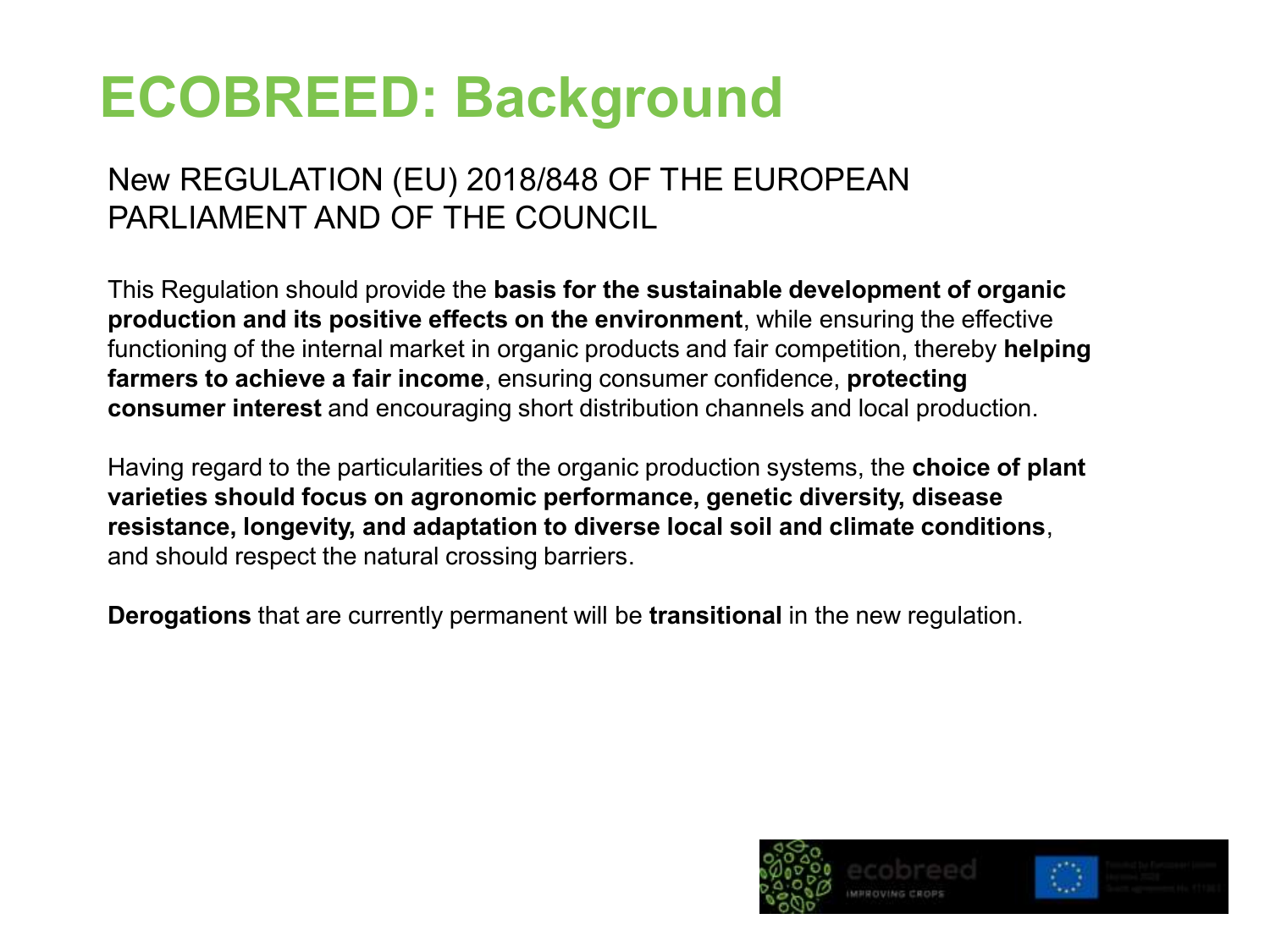### **ECOBREED: Increasing the efficiency and competitiveness of organic crop breeding**

Project duration: **5** years (till May 2023) **25** partners from **15** countries: AT, CN, CZ, DE, ES, GR, HU, IT, PL, RO, RS, SI, SK, USA, UK **14** universities & institutes, **10** private companies, **1** association Budget: **5,815,708.40** EUR



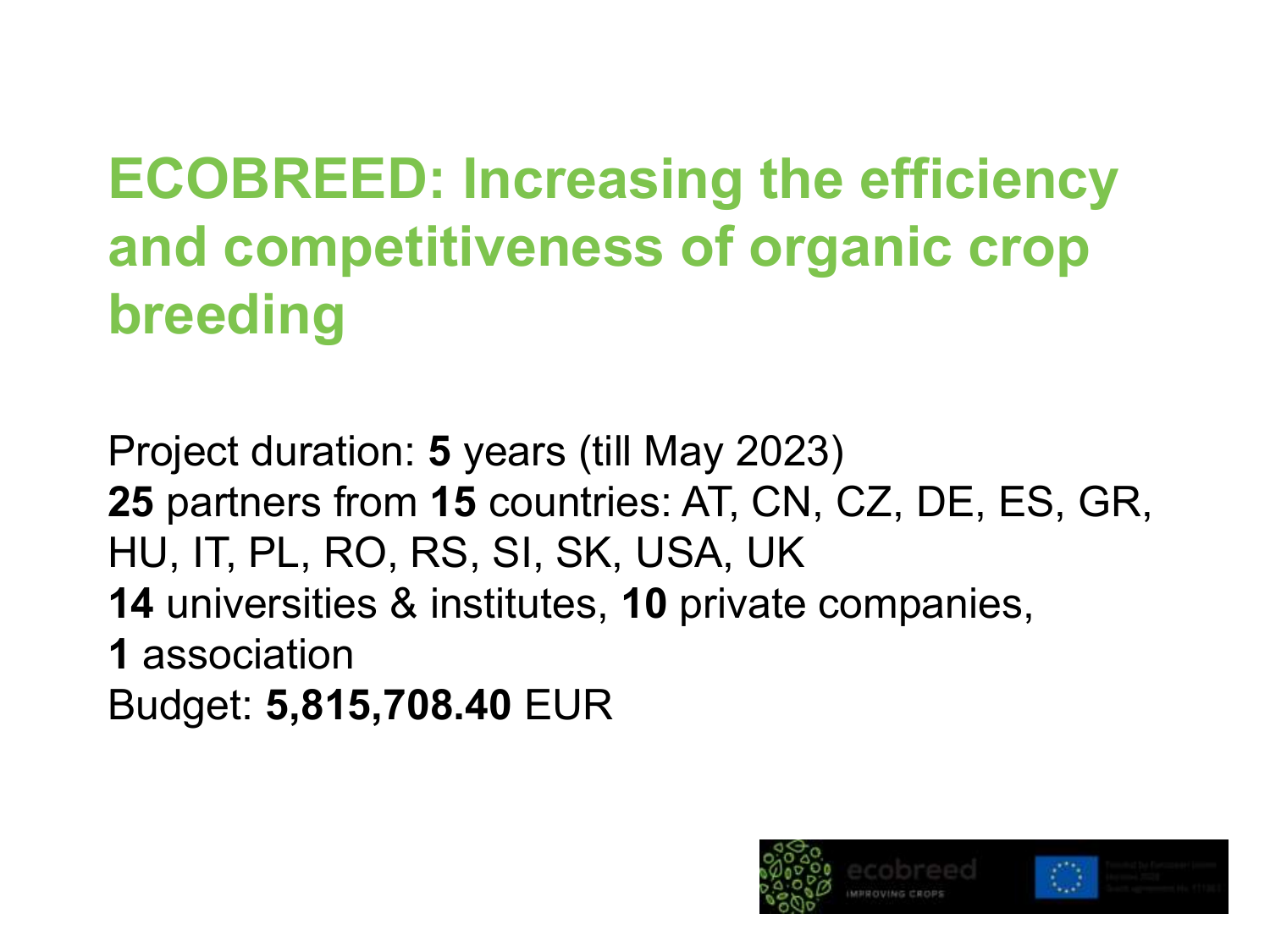### **Consortium**





















Universida<sub>de</sub>Vigo













WASHINGTON STATE & UNIVERSITY









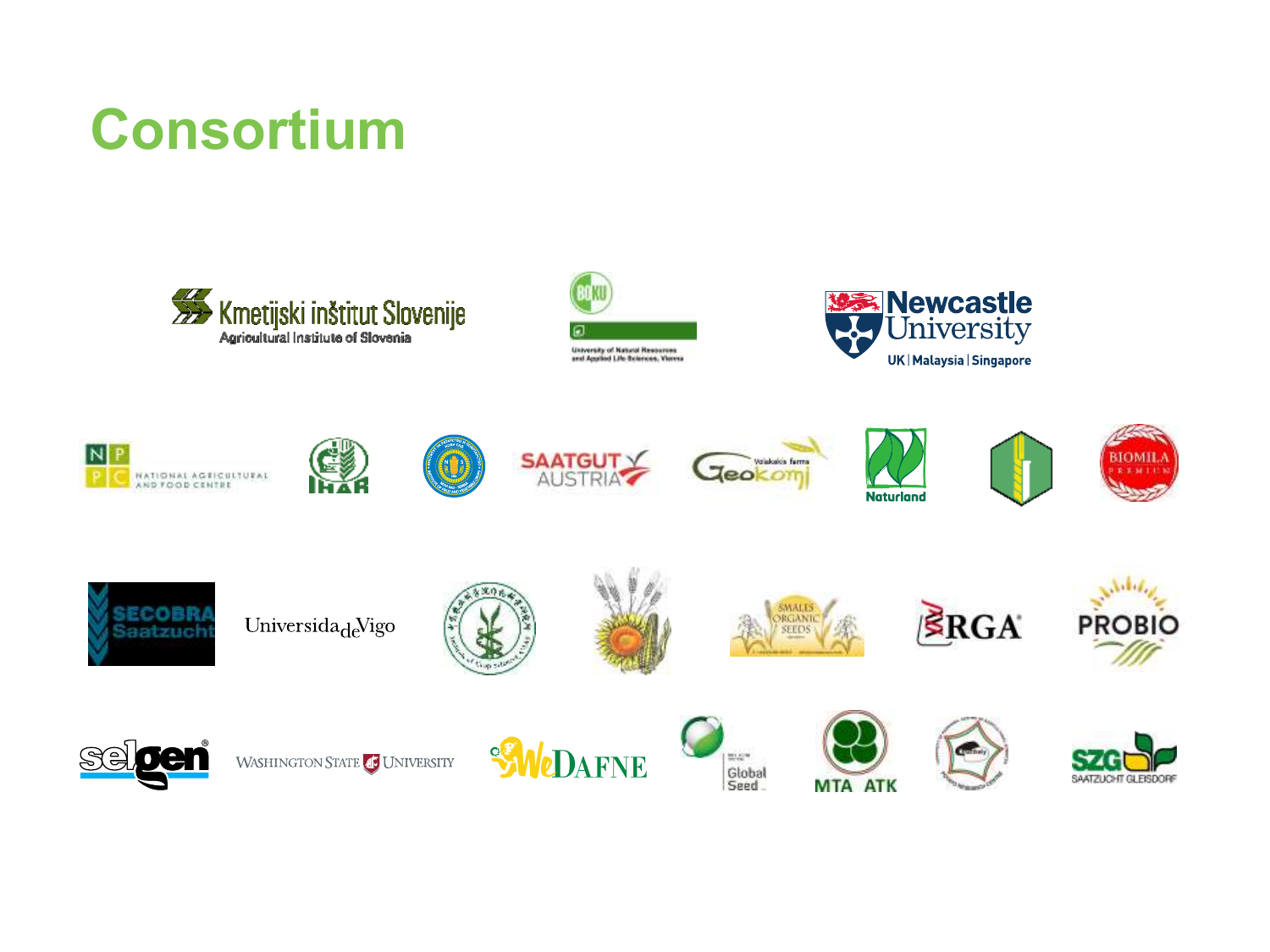#### **Project description**

The **main focus** of **ECOBREED** is to **improve the availability of varieties** and **seed suitable for organic** and **low-input production**. Activities will focus on **four** crop species i.e. **wheat** (both common *Triticum aestivum* L. and durum *Triticum aestivum* L., T. *durum* L.), **potato** (*Solanum tuberosum* L*.*), **soybean** (*Glycine max* (L). Merr)*,* and **common buckwheat** (*Fagopyrum esculentum* Moench.).

The project will develop (a) **methods, strategies and infrastructures for organic breeding**, (b) **varieties with improved stress resistance**, **resource use efficiency and quality** and (c) **improved methods for the production of high quality organic seed.** ECOBREED species have been selected for their potential contribution to increasing the competitiveness of the organic sector.



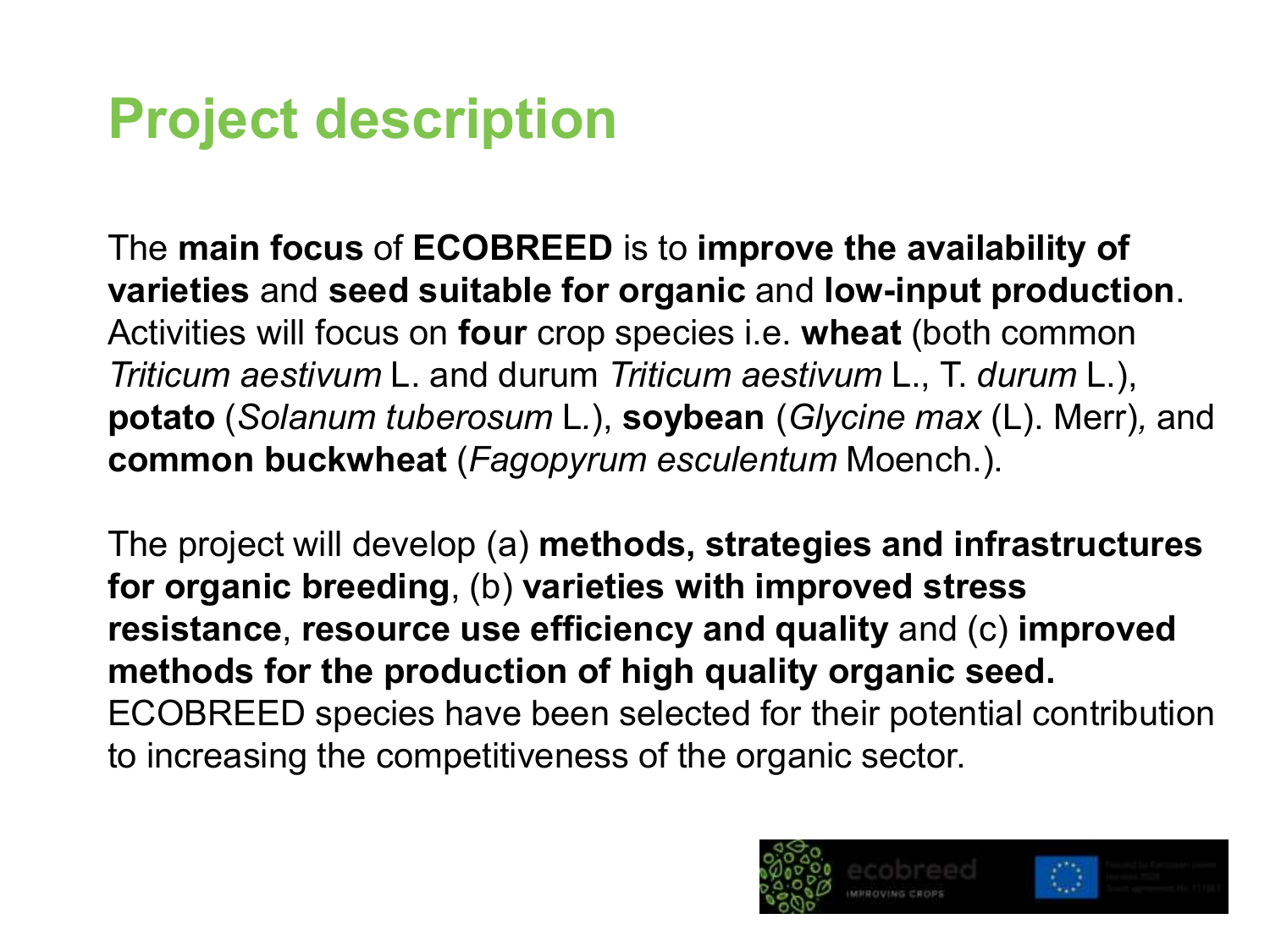### **Concept and approach**

**ECOBREED** will use an **integrated** and **multi-disciplinary approach** to increase the competitiveness of the organic and lowinput breeding and farming sectors.

**ECOBREED** activities will be carried out by a **multi-disciplinary** consortium involving partners from (a) Universities (UNEW, BOKU, WSU, UNITUS, UViGO, UP) and gene banks (CRI-CZ, KIS-SI, NPPC-SK) who carry out fundamental and basic research (representing Technology Readiness Levels, TRL 1-3), (b) **research institutes and businesses** who are more **applied** in their research (IFVC, NARDI, MTA-ATK, CAAS, IHAR, BIOMILA, NPPC, RGA, GEO), (representing TRL 4-6) and (c) **end producers** (SMA, NATUR, SEC, SEL, SZG, PROBIO, GS) who are near market (i.e. TRL 7-9) in the application of new technologies and production of new products for the marketplace.

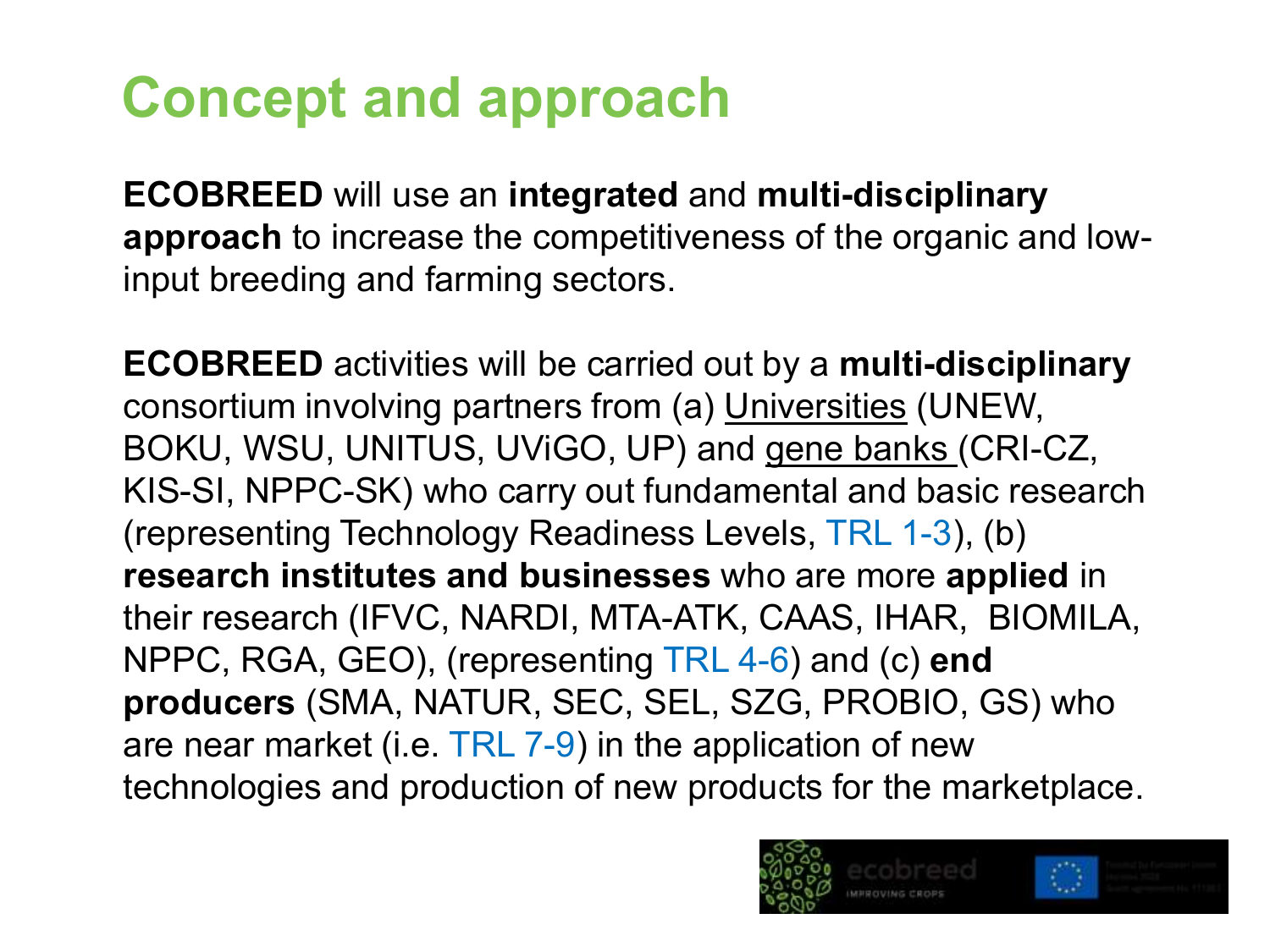#### The **specific objectives** to be addressed in **ECOBREED** are:

Identify genetic and phenotypic variation in morphological, abiotic/biotic tolerance/resistance and nutritional quality traits that can be used in organic breeding. This will be achieved by: phenotypic characterisation of core collections across contrasting environments and establishing marker assisted selection (MAS) programmes to pyramidize resistance and quality related genes/QTL.

Evaluate the potential for genetic variation in enhanced nutrient acquisition via identification of enhanced: arbuscular mycorrhizal (AMF) associations,  $N_2$  fixation efficiency and P mineralisation capacity.

Evaluation of the potential for increased weed competitiveness and control via: identification of varieties with increased early season vigour, enhanced allelopathic activity and the use of autumn cover crops.

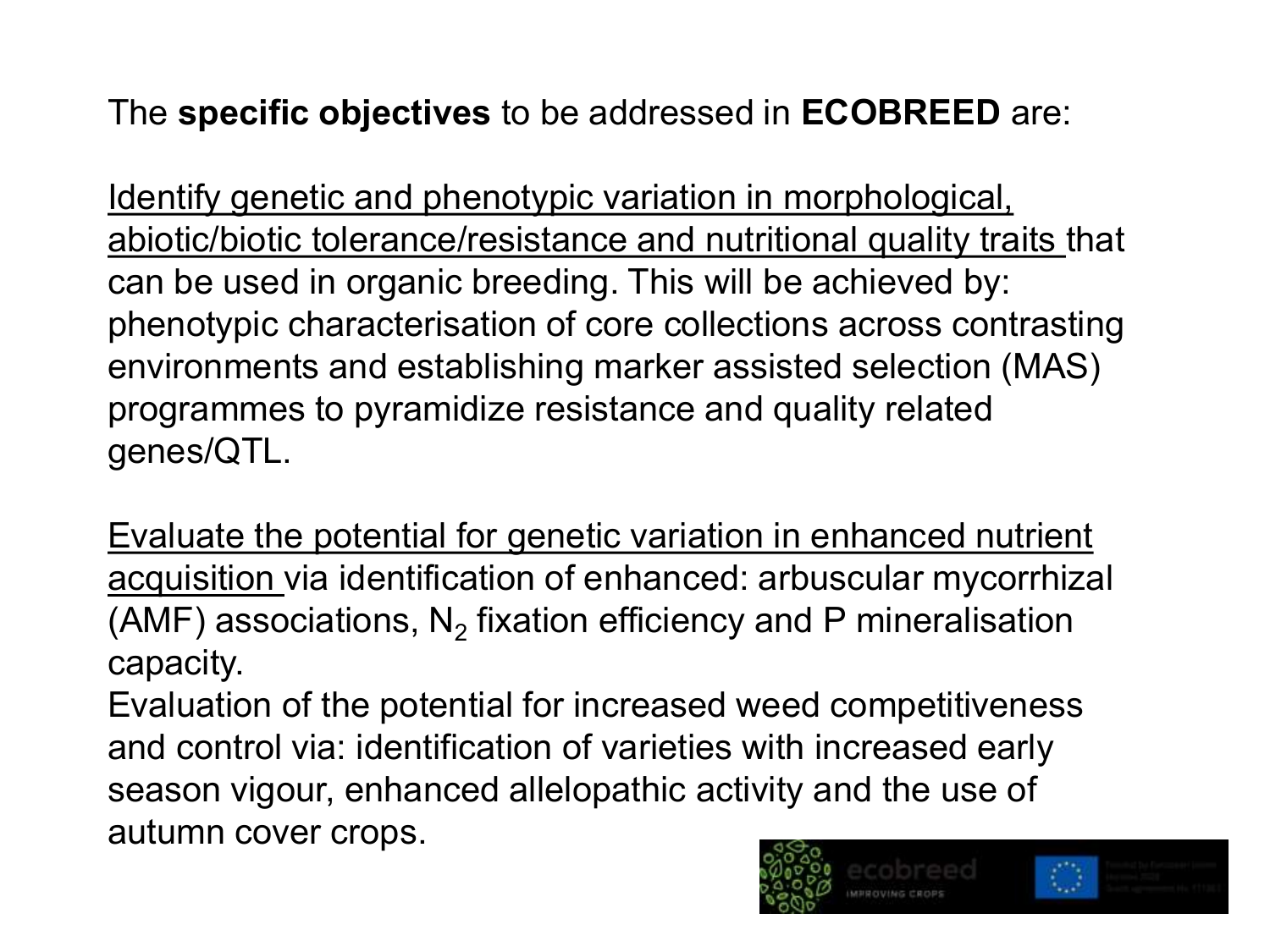Optimisation of seed production/multiplication via improved agronomic and seed treatment protocols.

Providing farmers the opportunity to choose and develop varieties in their own environment that best suit their needs and conditions by establishment of: on-farm variety evaluation trials and exploitation of Participatory Plant Breeding (PPB) to enhance the on-farm availability of genetic resources, develop new conservation varieties and new populations (composite cross populations).

Production of elite varieties for improved agronomic performance, biotic/abiotic stress resistance/tolerance and nutritional quality.



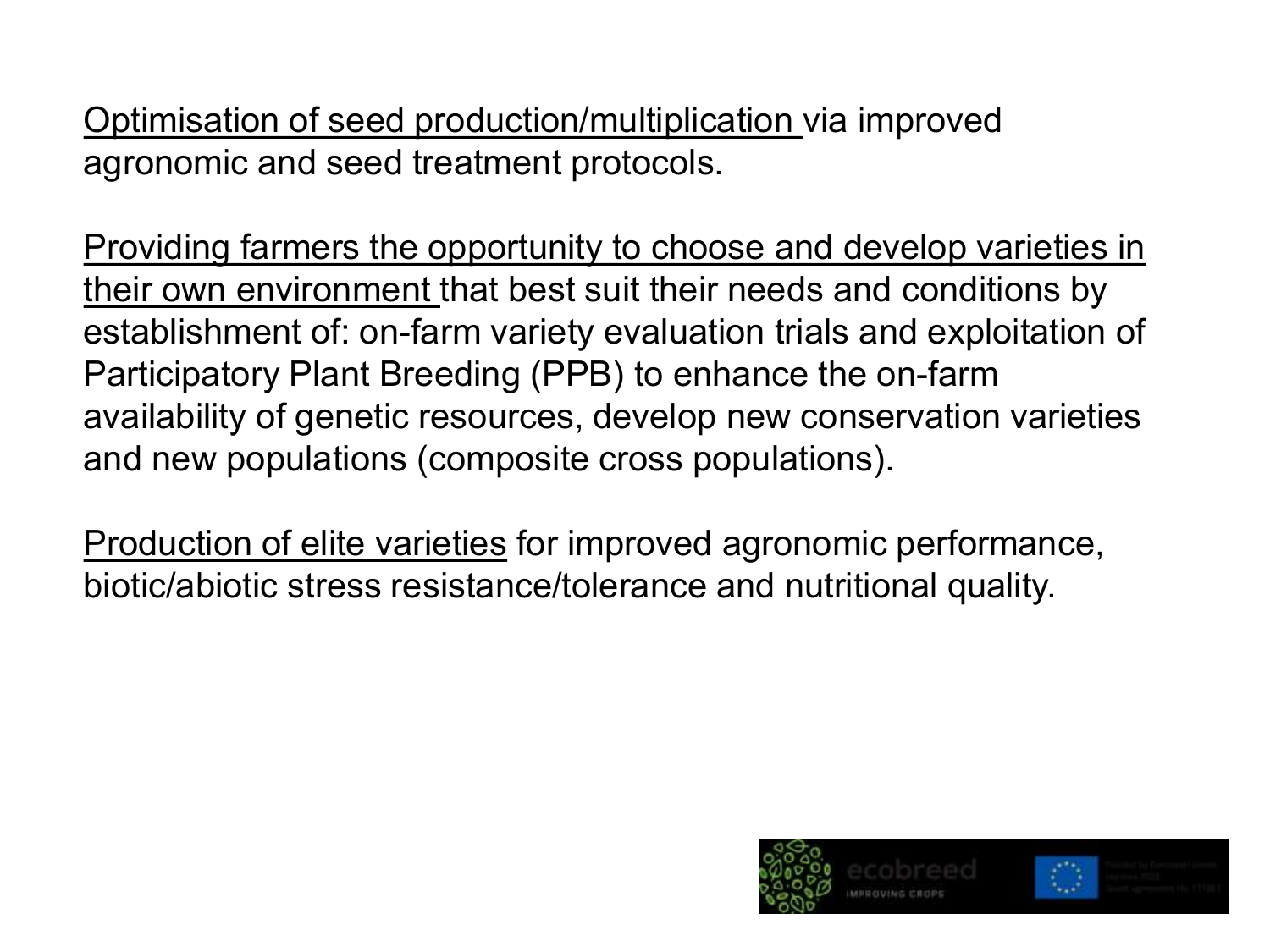Development of training programmes (improved genotyping and phenotyping) to facilitate rapid technology transfer from the project into commercial practice.

Ensuring optimum and rapid utilisation and exploitation of project deliverables and innovations by relevant industry and other user/stakeholder groups via extensive farm based demonstration (phenotyping, breeding and PPB) and dissemination activities.



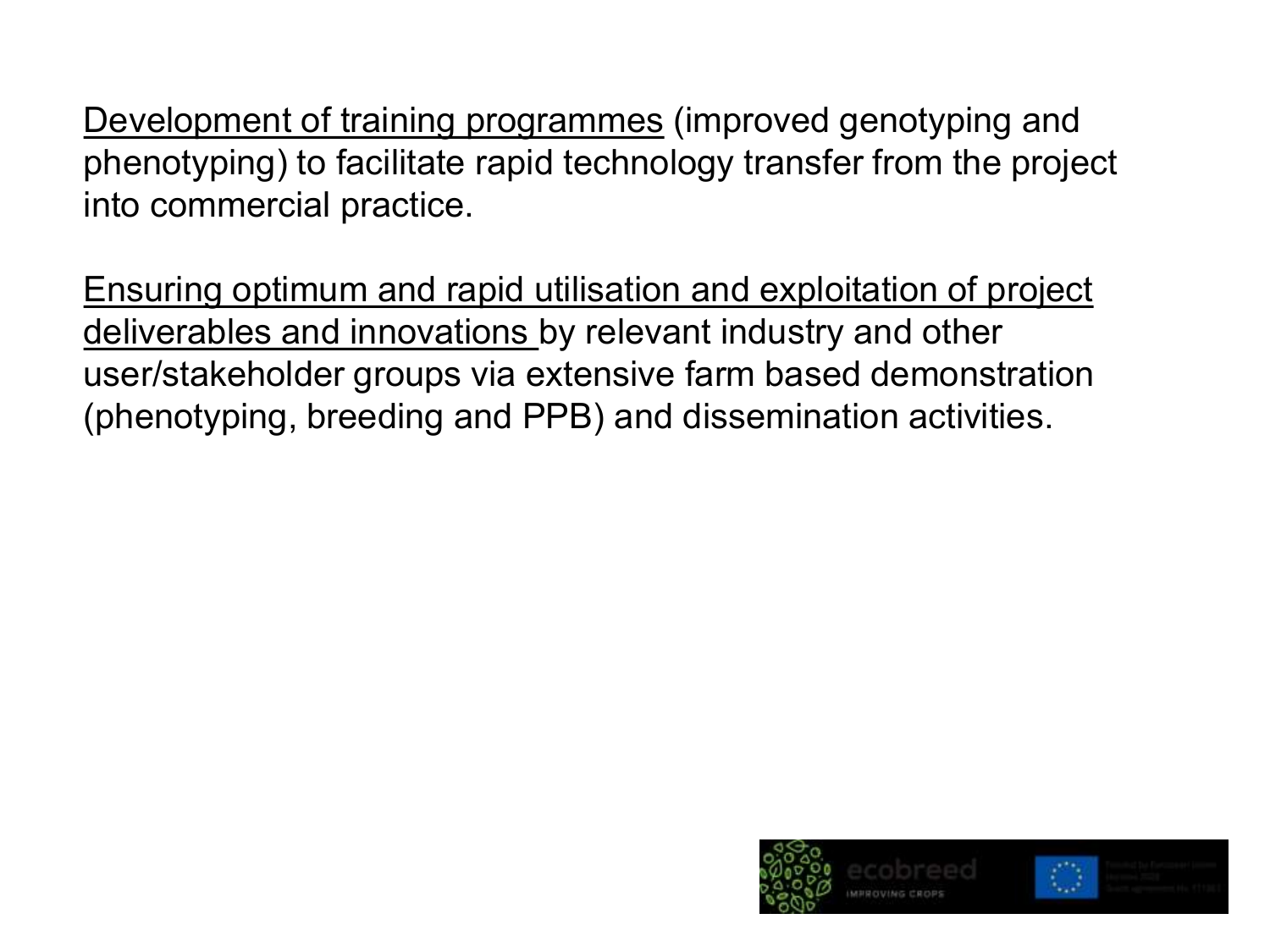

### How the work will be carried out?



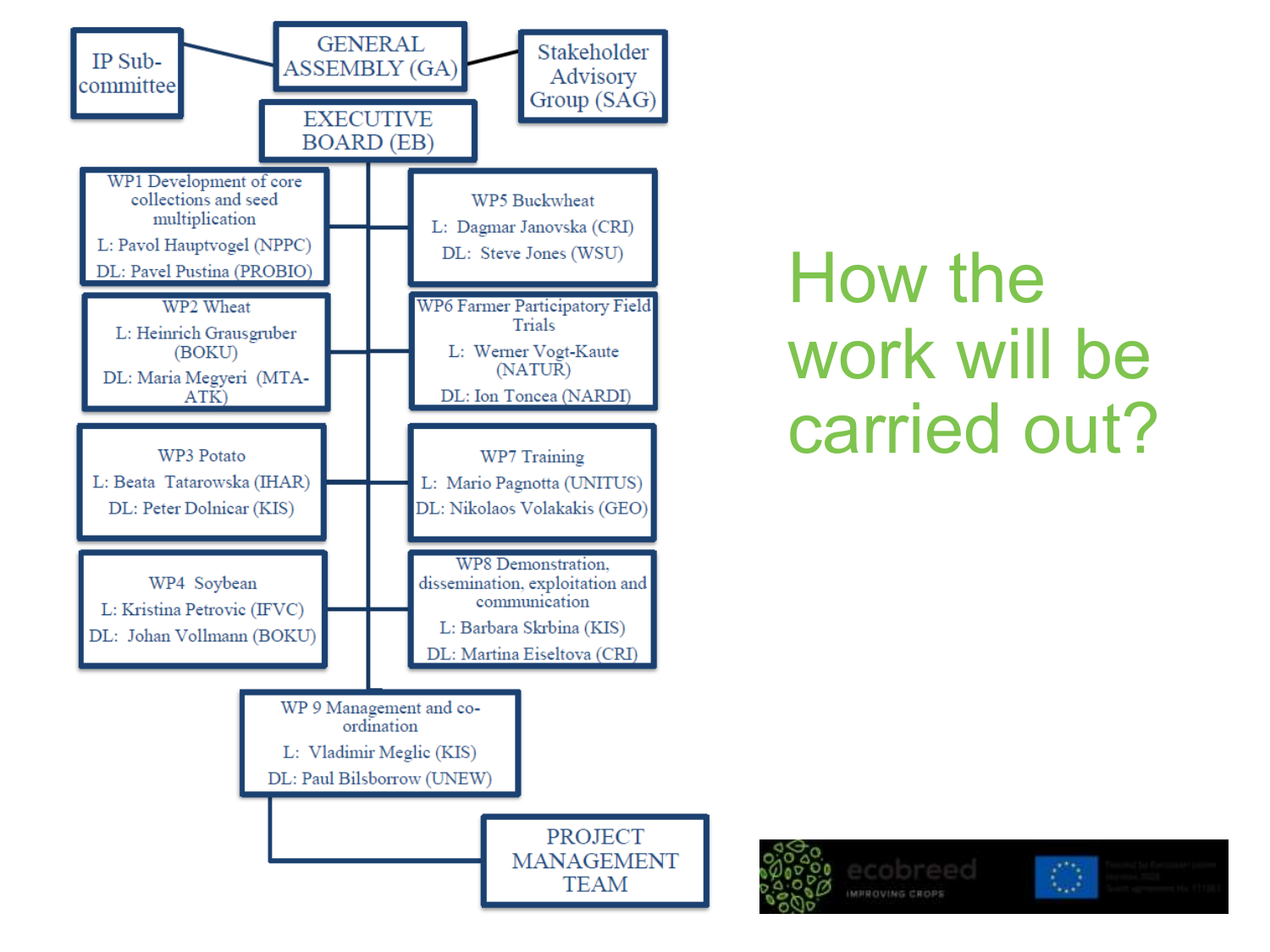### **Current work**

- I dentify potential genetic diversity for each of the core species suited to organic production systems
- Multiply seed material and creation of wheat, potato, soybean and buckwheat core collections
- Facilitating further use of the genetic material studied in ECOBREED by making available genotypic and phenotypic data gathered in the project through a user-friendly information portal



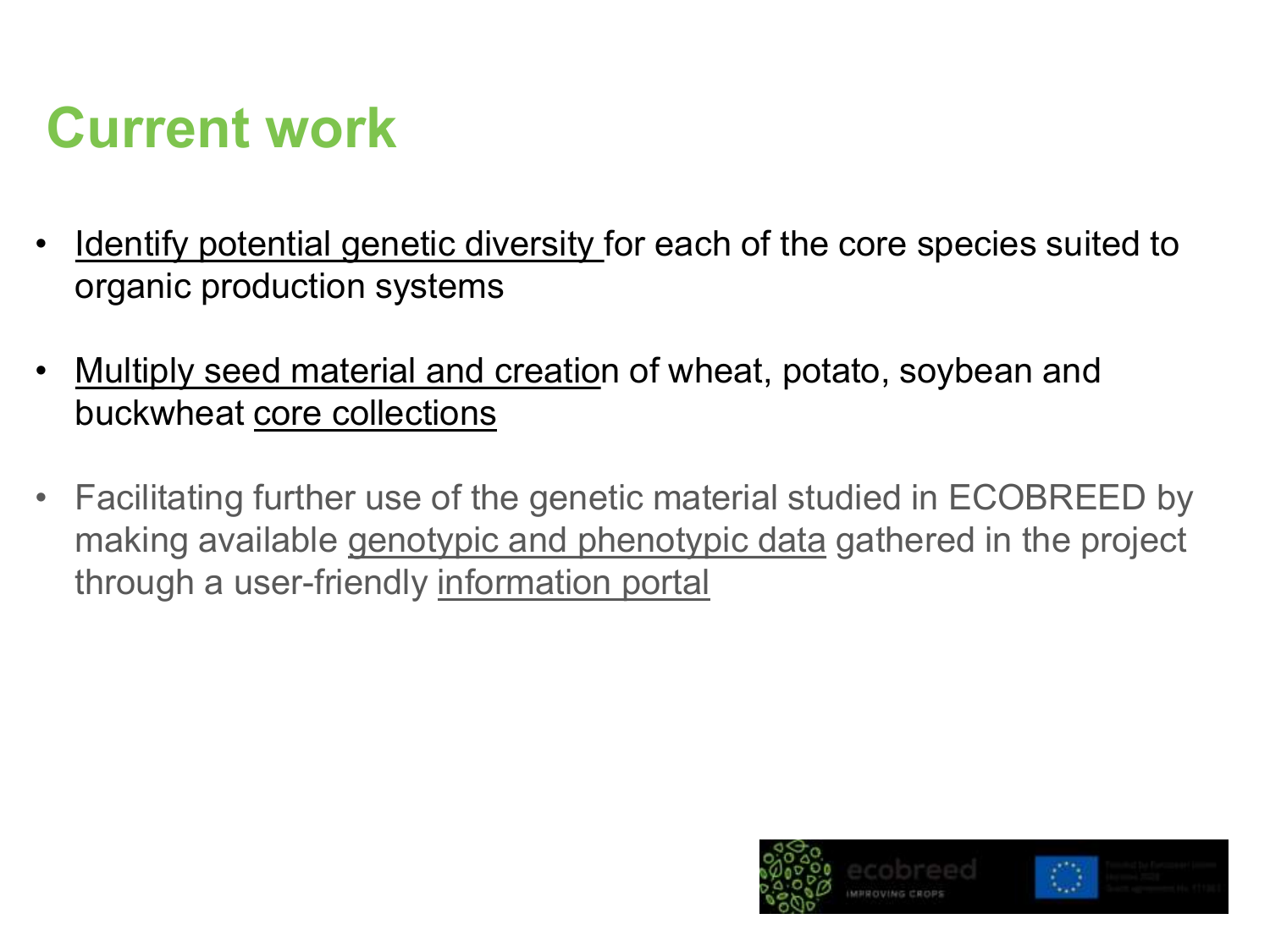### **Creation of core collections and seed multiplication**

- Identification of wheat, potato, soybean and buckwheat genetic material
- Multiplication of genetic resources for further evaluation
- Establish an information portal for genotypic and phenotypic characterisation data of the core collections





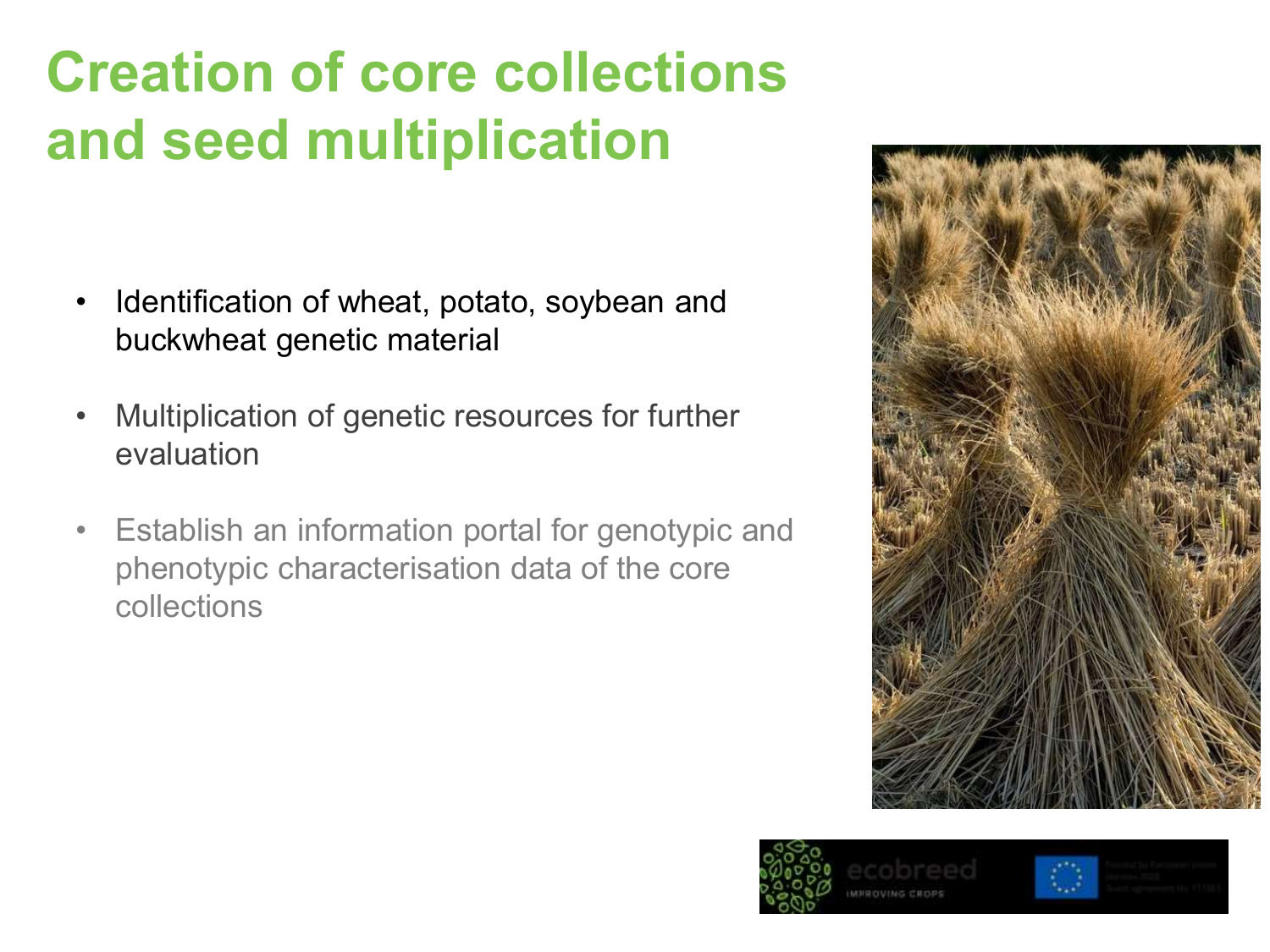#### **Identification of wheat, potato, soybean and buckwheat genetic material**

- Eco-geographical principles will be applied in order to identify materials from diverse environments across Europe i.e. from N to S and W to E (landraces, varieties presently popular in organic farming and commercial conv. varieties).
- Genetic material of non-European origin will be evaluated including material provided by WSU (wheat and buckwheat) to broaden the genetic base of each putative collection.
- The putative collections will include  $\sim$  200 accessions for each species from which the core collections for each species will be identified.
- Core collection for each species will be proposed and formed (100-150 accessions).



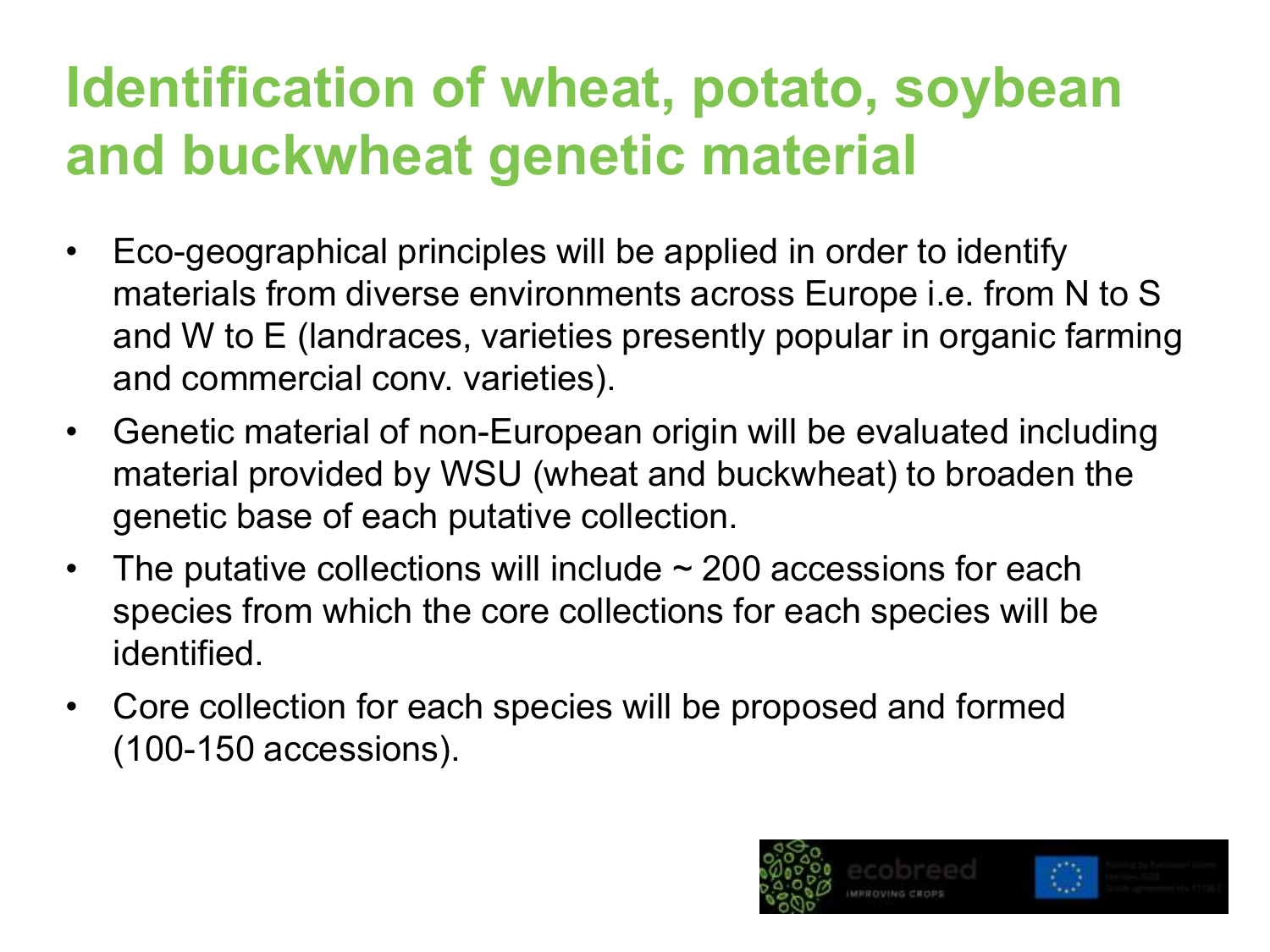### **Multiplication of genetic resources for further evaluation**

The core collections will be initially multiplied to have sufficient quantity of good quality seed for

- morpho-physiological, genetic and quality characterisation to be carried out in WPs 2-5,
- farmer participatory trials to be carried out in WP6,
- pre-breeding and participatory plant breeding activities (WPs 2-6).





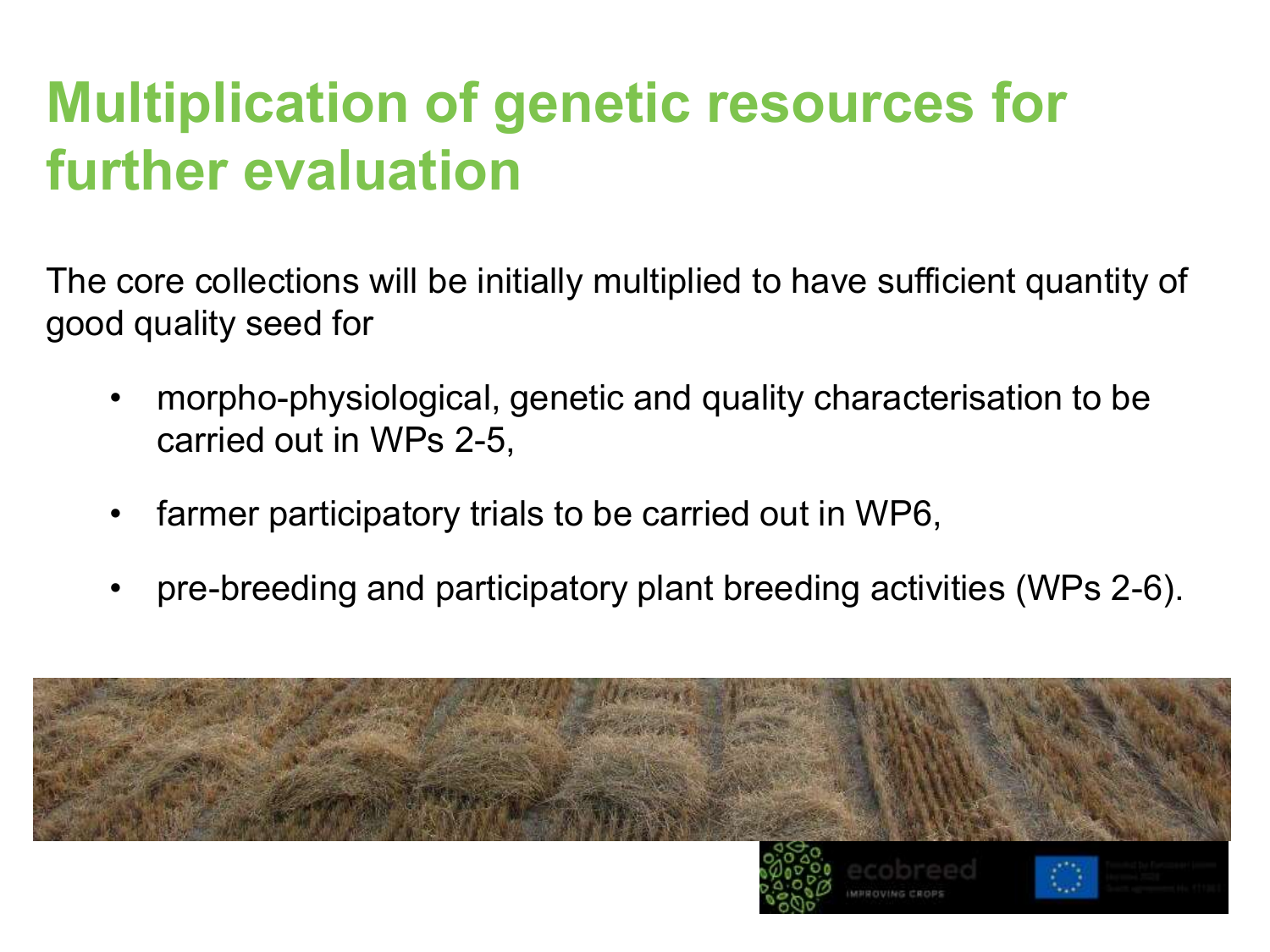## **Training**

Design and delivery of **training workshops** in:

- a) improved genotyping;
- b) improved phenotyping;
- c) participatory plant breeding;
- d) organization/management of farmer participatory field trials.

**Bursaries** will be made available to participants from countries where the uptake of organic agriculture is low

Engage with **farmers and growers** and provide training that allows them to acquire the knowledge and understanding to actively engage in **Participatory Plant Breeding (PPB) and manage** Farmer Participatory Field Trials (FPT).



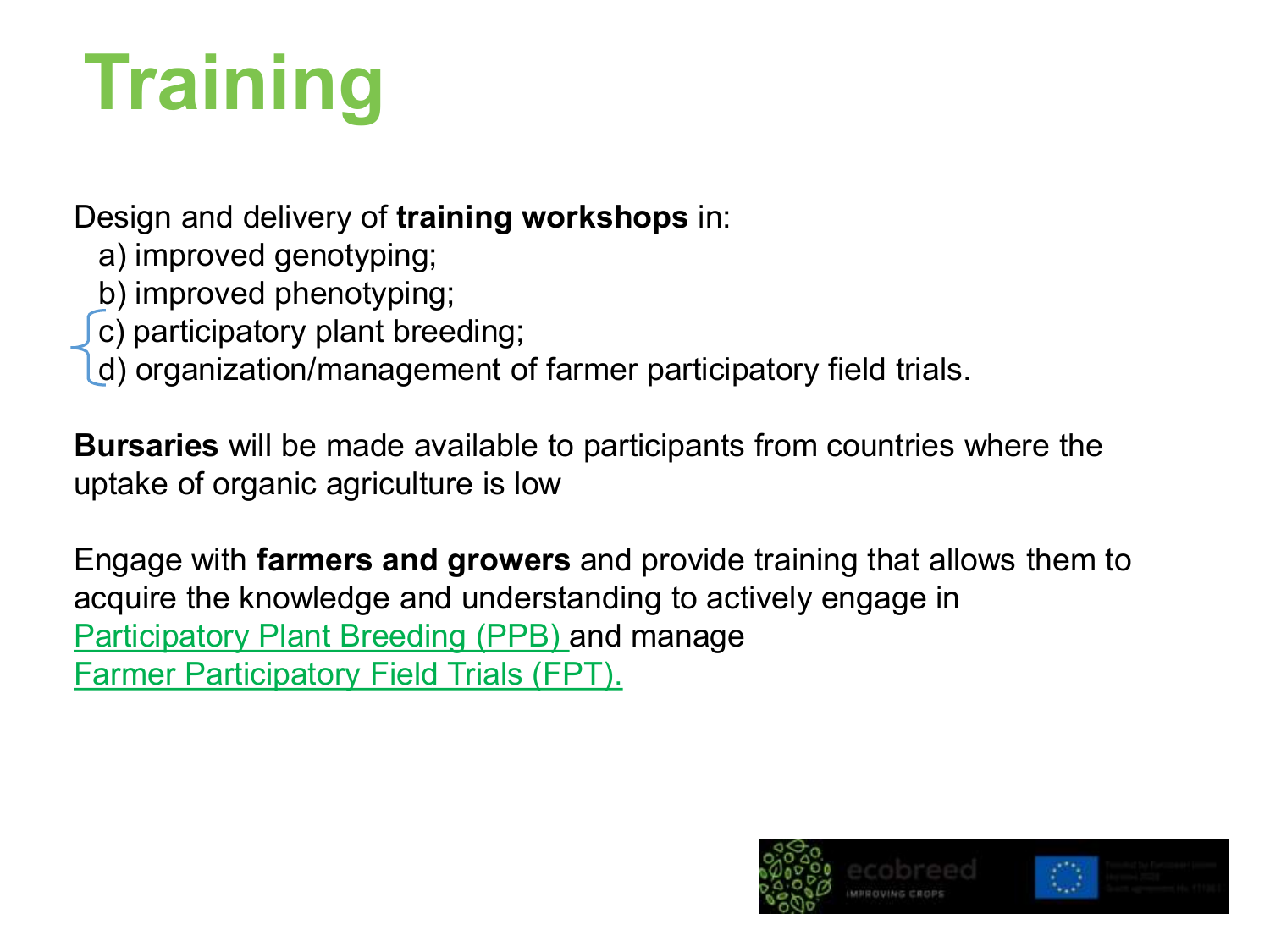### **Links with Bresov and Liveseed**

- **BRESOV:** provide climate-resilient organic vegetable cultivars. Exploitation the genetic variation of broccoli, kohlrabi, bean and tomato by exploiting up-to-date knowledge of genome structure and function. Involvement of farmers, advisory services, research institutes, breeding companies and food processors. The pre breeding/breeding lines/cultivars will be selected for efficiency when grown under water, temperature, and nitrogen stress, for resistance to pests and diseases, plant - soil and microbiome interaction. Desirable product quality traits such as taste, visual appearance, postharvest performance, will enhance resource use efficiency and productivity.
- **LIVESEED:** improve the sustainability, performance, and competitiveness of the organic sector by boosting organic seed production, developing novel breeding approaches and by harmonizing the implementation of the European organic seed regulations.

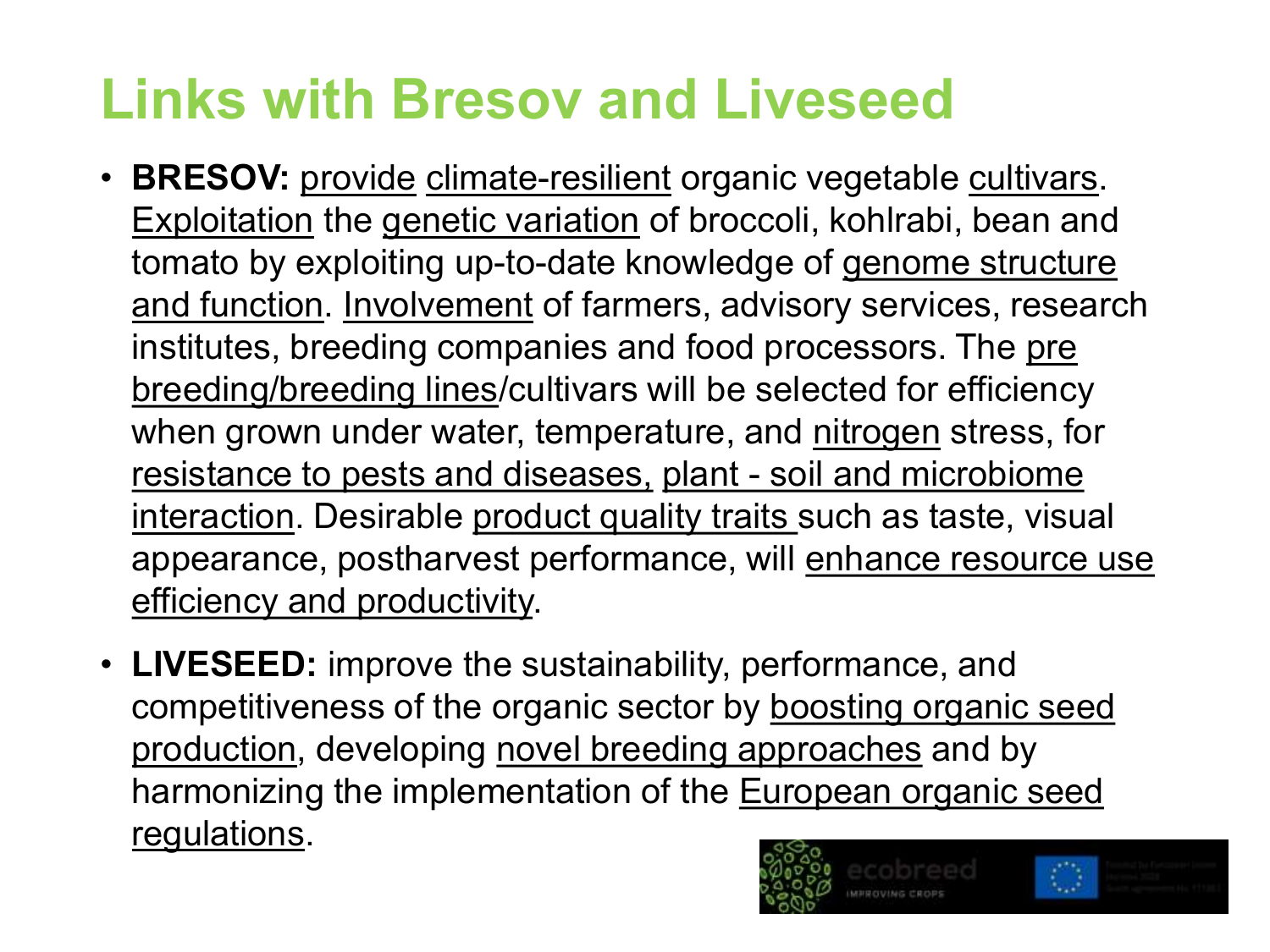#### **Synergies**

- Accelerate the breeding process and adoption of new cultivars
- Foster seed and breeding related innovation in the organic sector
- Increase the volume and quality of organic seeds
- Improve the competitiveness of the organic seed sector **Benefits**
- Different forms of trainings and education material/topics identified
- Mapping of the target groups/research & breeding/seed production & availability
- Variety testing/additional testing criteria for organic farming
- Use of organic seed across Europe/organisational or financing models/policies

#### **Joint activities**

- SAB's, meetings, conferences/specific satelite meetings
- Training and education
- Exchange of information in various forms and through various channels

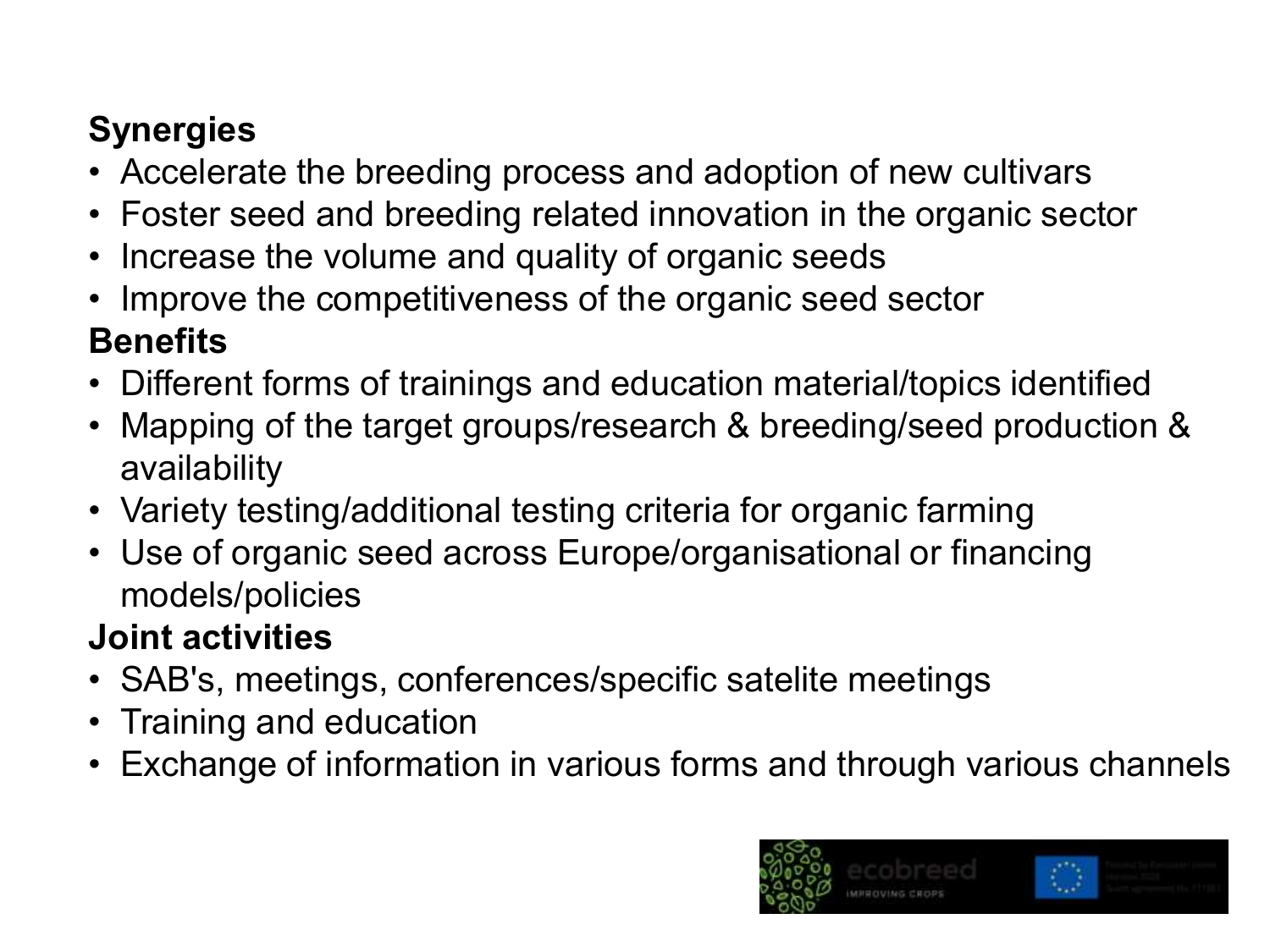